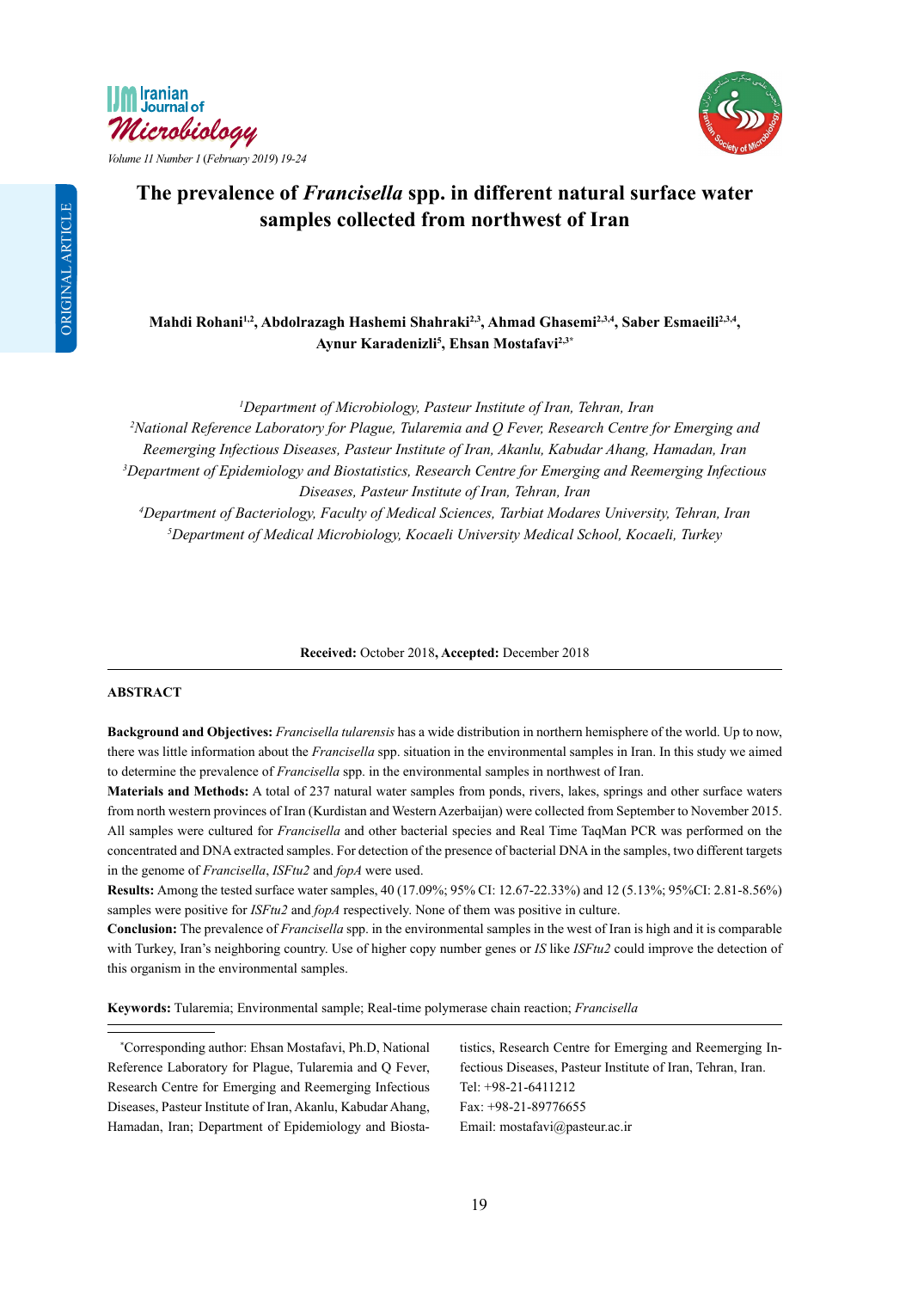## **INTRODUCTION**

 The genus *Francisella* is a Gram-negative aerobic coccobacillus and contains two species: *F. tularensis* and *F. philomiragia. F. tularensis* is the causative agent of tularemia. The infection dose of this bacterium is less than 10 microorganisms and according to this highly infectious property, this agent is classified as a dangerous pathogen (Category A, CDC) (1). Currently *F. tularensis* is divided into four subspecies: *tularensis* (nearctica), *holarctica* (palaearctica), *mediasiatica*, and *novicida*, which differ in their distribution and virulence in humans. *F. tularensis* subspecies tularensis (type A) is predominant in USA and *F. tularensis* subspecies holarctica (type B) is common type in Asia and Europe (2). *F. tularensis* is found throughout the Northern hemisphere; however some researchers believe that this agent is detectable in each parts of the earth from human samples to environmental samples (3). The main reservoirs of this agent are diverse in different areas, from rabbit and ticks in USA and aquatic rodents and environmental waters in other parts. Infection with *F. tularensis* is also reported in various species including carnivores, ungulates, marsupials, birds, amphibians, fish, and livestock (4). Transmission of tularemia occurs in various routes from direct contact with infected materials, digestion of untreated water or undercooked meat, animal or arthropod bites to inhalation of contaminated aerosol or dust (2). The mortality rate of this infection in untreated condition in type A is  $10-40\%$  and in type B is about  $1\%$  (1).

The history of the presence of *F. tularensis* in Iran comes back to 1973 that the first detection of antibodies against this agent was reported in cattle and sheep in the northwest and in a porcupine in the southeast of Iran (5). The first human case of tularemia was reported in 1980 in Marivan city in Kurdistan province (6) and recently the second case of tularemia were reported in 2017 from a village near Marivan city (7). In recent years, the antibody against tularemia was also reported in rodents in the southeast and west of Iran (8, 9). In a study in 2014 in Sistan and Baluchistan province, southeast of Iran, the seroprevalence of tularemia amongst butchers and slaughterhouse workers was 6.52% and in another study on high risk groups in Kurdistan province, west of Iran, prevalence of antibodies against tularemia was reported 14.4% (10, 11). In similar studies on high-risk populations, the seroprevalence rate was reported 0.3-6.3% in Turkey (12-14), and 15.5% in Azerbaijan (15).

Environmental water is considered as one of the most important sources of *F. tularensis* subspecies holarctica and various outbreaks are reported that are linked to sources of contaminated waters (16). Dark and cold water are suitable situation for survive of *F. tularensis* for months and some studies indicate that this agent cannot live in warm waters (17).

Due to the fact that tularemia is an endemic disease in Turkey (Iran's northwest neighbor) and several clinical cases of this disease are reported annually from that country (18), and because of the recent detection of tularemia antibodies in the human population of the Republic of Azerbaijan (Iran's northern neighbor) (15), and recent evidences of the circulation of the bacteria in Iran (8-11), taking into account the fact that there is no information respect to contamination of water samples to *Francisella* spp. in Iran, this study was conducted to evaluate the surface waters in two north western provinces, Kurdistan and West Azerbaijan.

#### **MATERIALS AND METHODS**

 **Water sampling.** In this study, 130 and 107 surface water samples from ponds, rivers, lakes, springs and other surface waters from Kurdistan and West Azerbaijan were collected from September to November 2015, respectively. The samples were collected from eight different districts in Kurdistan province (from Saghez, Baneh, Divandareh, Bijar, Sanandaj, Dehgolan, Sarvabad and Marivan) and 11 different districts in West Azerbaijan province (from Maku, Urmia city, Mahabad, Shahin Dezh, Bukan, Sardasht, Piranshahr, Oshnavieh, Chaldoran, Salmas and Khoy). In each district about 2.5l liter water was collected from surface waters with mod and soil. For better investigation, the sampling was done from north, east, west, south and central region of each district. All samples were sent to the National Reference Laboratory for Plague, Tularemia and Q fever in Research Centre of Emerging and Reemerging Infectious Diseases of Pasteur Institute of Iran, under 4ºC in less than 48 hours after sampling.

**Culture of water samples for** *Francisella* **spp.** Each sample was filtered and the paper filters were cultured on Cysteine Heart Agar with supplementation of 9% chocolatized sheep blood with sup-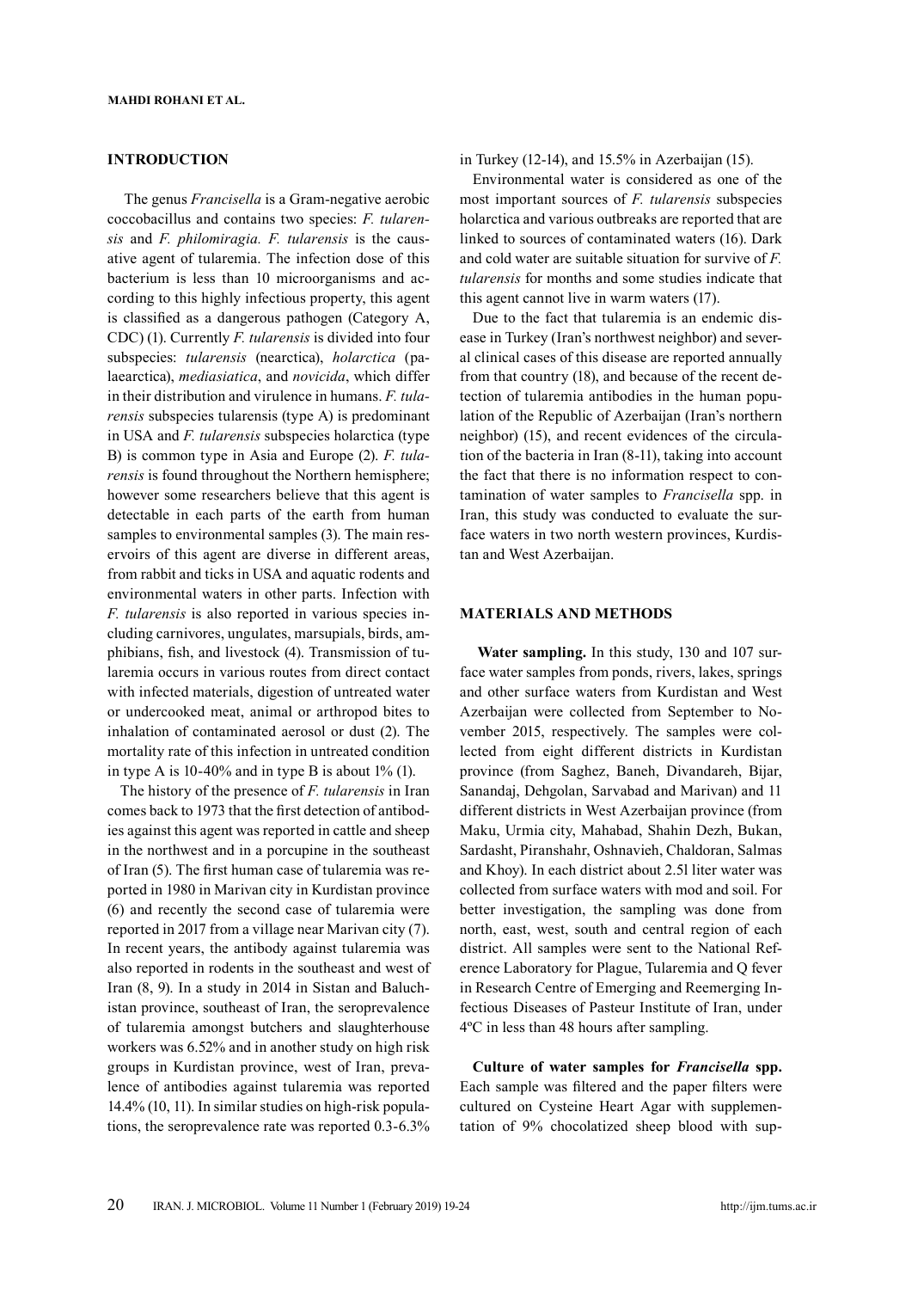plemented antibiotics (19) including  $8 \times 10^4$  U  $1^{-1}$ polymyxin B, 2.5 mg  $l<sup>-1</sup>$  amphotericin B, 4 mg  $l<sup>-1</sup>$ cefepime,  $100 \text{ mg } l^{\text{-}1}$  of cyclohexamide and 4 mg  $l^{\text{-}1}$ vancomycin. Each medium was incubated for at least 72 hours and monitored for 6 days at 37ºC, in candle jar and humid atmosphere.

**DNA extraction and Real time PCR.** For concentrating the samples, we used the vacuum pump and paper filter and for molecular detection, DNA was extracted from water samples using the soil DNA extraction kit (NucleoSpin® Soil Kit-Germany), and the ISFtu2 real-time PCR was applied. The presence of the *fop-A* gene was examined in the samples that had positive results by ISFtu2 primers to confirm the presence of *Francisella* spp. (Table 1 and Fig. 1). The DNA of *F. tularensis* subsp *holarctica* NCTC 10857 was used as a positive control.

# **RESULTS**

 Among 237 tested water samples, 40 (17.09%; 95% CI: 12.67-22.33%) and 12 (5.13%; 95%CI: 2.81- 8.56%) samples were positive for *ISFtu2* and *fopA*  genes of *Francisella* spp., respectively (Table 2). None of them was positive in culture.

 In Kurdistan province, among 130 collected water samples, 17 (13.08%) and 5 (3.85%) samples were positive for *ISFtu2* and *fopA* genes of *Francisella*  spp., respectively. In West Azerbaijan province, 23  $(21.50\%)$  and 6  $(5.61\%)$  samples of the 107 collect-

**Table 1.** Primers and probes used for laboratory testing

| Gene   | <b>Premieres</b>     | <b>Sequences</b>                               | Size (bp) |
|--------|----------------------|------------------------------------------------|-----------|
| fopA   | $fopA-F$             | AACAATGGCACCTAGTAATATTTCTGG                    |           |
|        | $f$ opA-R            | <b>CCACCAAAGAACCATGTTAAACC</b>                 | 87        |
|        | Probe                | FAM-TGGCAGAGCGGG                               |           |
|        |                      | TACTAACATGATTGGT-TAMRA                         |           |
| ISFtu2 | ISF <sub>tu</sub> 2F | TTGGTAGATCAGTTGGTAGGATAACC                     | 97        |
|        | ISF <sub>tu</sub> 2R | TGAGTTTTATCCTCTGACAACAATATTTC                  |           |
|        | Probe                | FAM-AAAATCCATGCTATGACTGATGCTTTAGGTAATCCA-TAMRA |           |



**Fig. 1.** The positive reaction of real time PCR. The positive and suspected divisions have done based on Ct values of each reaction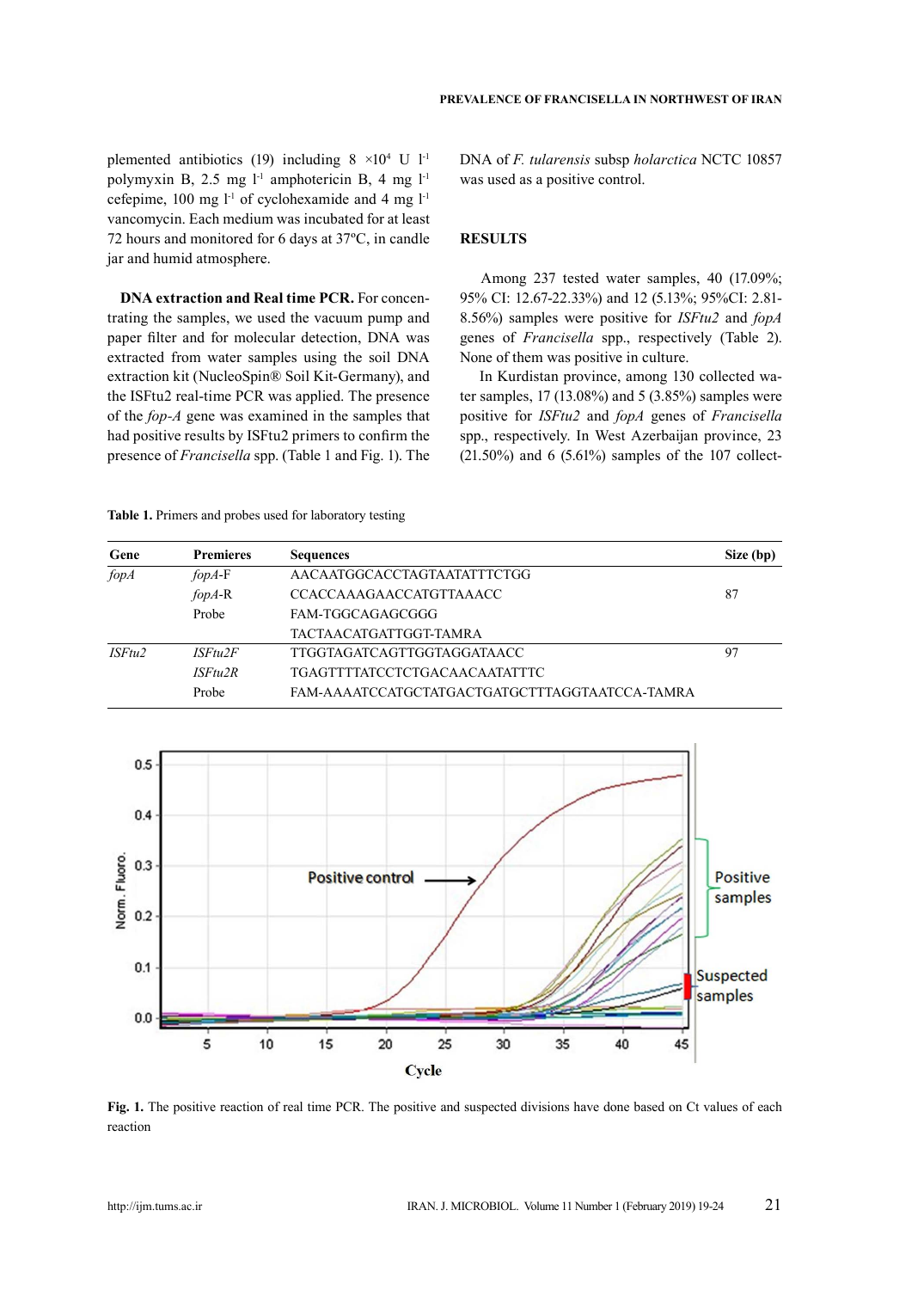#### **Mahdi Rohani ET AL.**

| Province   | <b>District</b> | No.                | No. (%)   | No. (%)  |
|------------|-----------------|--------------------|-----------|----------|
|            |                 | collected positive |           | positive |
|            |                 |                    | by ISFtu2 | by fopA  |
|            | Bijar           | 20                 | 8(40)     | 3(15)    |
|            | Baneh           | 12                 | 4(33.33)  | 1(8.33)  |
|            | Sanandaj        | 16                 | 1(6.25)   | 0(0)     |
|            | Divandareh      | 14                 | 1(7.14)   | 0(0)     |
| Kurdistan  | Saghez          | 22                 | 0(0)      | 0(0)     |
|            | Dehgolan        | 12                 | 1(8.33)   | 0(0)     |
|            | Sarvabad        | 16                 | 2(12.50)  | 1(6.25)  |
|            | Marivan         | 18                 | 0(0)      | 0(0)     |
|            | Total           | 130                | 17(13.08) | 5(3.85)  |
|            | Maku            | 8                  | 1(12.50)  | 0(0)     |
|            | Urmia           | 11                 | 1(9.09)   | 0(0)     |
|            | Mahabad         | 14                 | 2 (14.28) | 0(0)     |
|            | Shahin Dezh 11  |                    | 0(0)      | 0(0)     |
| West       | Bukan           | 9                  | 1(11.11)  | 1(11.11) |
| Azerbaijan | Sardasht        | 8                  | 5(62.50)  | 4(50.00) |
|            | Piranshahr      | 9                  | 4(0)      | 0(0)     |
|            | Oshnavieh       | 16                 | 4(0)      | 0(0)     |
|            | Chaldoran       | 5                  | 0(0)      | 0(0)     |
|            | Salmas          | 11                 | 4(0)      | 1(0)     |
|            | Khoy            | 4                  | 0(0)      | 0(0)     |
|            | Showt           | 1                  | 1(100)    | 0(0)     |
|            | <b>Total</b>    | 107                | 23(21.50) | 6(5.61)  |

**Table 2.** The real-time PCR results of positive samples for *Francisella* spp.

ed water samples, were positive for *ISFtu2* and *fopA*  genes of *Francisella* spp., respectively. There was no statistical significant difference in positivity of both genes between these two provinces (P>0.05).

## **DISCUSSION**

 In this study, culture and also real-time PCR were used for examination of samples. The results demonstrated the contamination of natural water surfaces of the north western part of the country with *Francisella* spp. Only in the molecular tests, evidence was found for the presence of *F. tularensis* in the collected sample waters. The sequencing results indicated the presence of some other bacterial genera in water samples in the studied area.

 *F. tularensis* subspecies *tularensis* is distributed in the USA, and very rare reports have been described elsewhere in the world. However, *F. tularensis* subspecies *holarctica* is reported as abundant species in Europe and Asia (2) and surface waters play an important role in the survival of bacteria in the nature. In some studies, the rate of contamination with *F. tularensis* in water sources is determined. In a survey in Sweden, 32% of water samples and 20% of the sediment of these sources were contaminated with *F. tularensis* subspecies *holarctica* (20). Results in another study that conducted in Massachusetts, USA, showed that none of the samples from marsh sites were contaminated with this agent but some of the brackish water samples were positive for 16S rDNA gene (21). In spring water sample in Utah USA, totally 39 *Francisella* spp. were isolated that from these samples, 79% belonged to *F. philomiragia* and 21% were *F. tularensis* ssp. *novicida* (22). The prevalence of *F. tularensis* contamination in soil samples at Lahore province in Pakistan, Iran southeastern neighbor, was 13.1% (23). In recent years, several major outbreaks of tularemia with the holarctica subtype and the source of water are reported in Turkey (24) adjacent to the studied provinces in our study.

 Unfortunately, bacterial isolation was not possible in this study. It seems that use of laboratory animal inoculation could increase the chance to isolate the agent. In this study, 40 specimens were positive in real-time PCR molecular methods, which were negative in culture. The major and probable reason for culture negative and positive real-time PCR results might be due to viable but non-cultural state of this agent in the nature (25) or the introduction of a bacterium in aqueous environments within the amoeba as well as from the disappearance of the bacterial vegetative form in the water and the presence of the DNA sample in water (26). Some studies have shown that in a viable but non-culturable state, the virulence of this agent does not suffice to kill the mouse and, at the same time, is not able to grow on the experimental culture environments, but the metabolic pathways were completely active (25, 27).

 In the case of *Legionella*, which has microbiological characteristics close to *Francisella*, such as the need for L-Cystein, intracellular persistence, survival in amoeba and water, it has been proven that the bacterium remains in the amoebas, and the use of amoebae as the basis of the culture medium, can greatly increase the chances of isolation of these agents from samples such as water samples (28). Information on the volubility of the use of amoebas as a culture medium for *Francisella* spp. has not been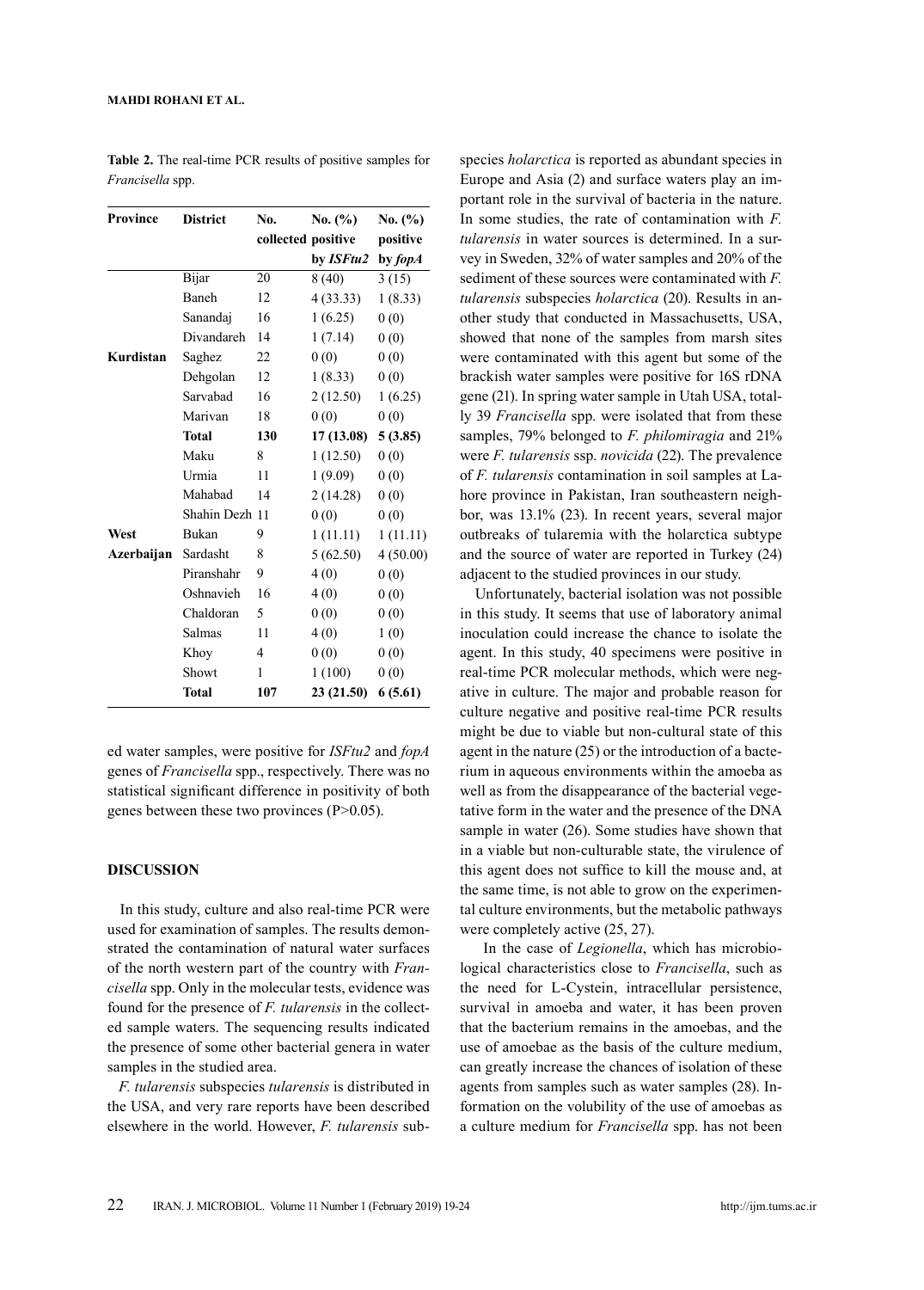reported, but it seems an effective way to promote the isolation of intracellular bacteria. It was better if we used the special culture methods such as Amoeba co-culture in the water for cultivation which would permit further proliferation of the bacteria within the amoeba (base medium) and ultimately lysis of amoeba and culture of agent in a laboratory culture medium (29).

 Given the geography of Iran, and the lack of reports of *F. tularensis* subspecies tularensis outside of North America, positive specimens in this study should belong to subspecies holarctica. Fortunately, these years almost all the village all over Iran have complete access to treated water and the water distribution network of our country have covered all the villages and so the human cases in the contaminated areas should be low. Fortunately, in this study all kind of surface water were selected to better investigate the *Francisella* spp. distribution status in the sampling locations. Limitations of this study was that only 2.5 liter of water were collected from each location and the collection season in the study was summer. It seems that the bigger amount of water sample and collection of samples in the late weeks of winter or the early weeks of spring could increase the chance of finding positive results in the culture.

# **CONCLUSION**

 In a classic and standardized microbiological study, this study failed to isolate bacteria from collected natural surface water samples in the north western part of the country; however, the positive results by molecular methods indicate the contamination with *Francisella* spp. Clinical report of Tularemia in 1980 in Kurdistan province (6), recent epidemiological study in this region with high prevalence (11), finding of the antibody against tularemia in rodents in this province (9), and the molecular positive samples in this study all confirm the presence of bacterium in this region, which gives hopes in further experiments we will succeed also to isolate this agent from the environmental samples such as water, amoeba and ticks as well as the clinical samples.

## **ACKNOWLEDGEMENTS**

The authors of this study would like to sincerely

thank Pasteur Institute of Iran and Center for communicable diseases control in Ministry of Health for their financial supports and acceptance of this proposal. We would also express our terms of gratitude to Mr. Hamed Hanifi from Department of Epidemiology and Biostatistics who helped us in water sampling.

 This project was financially supported by Pasteur Institute of Iran and Center for communicable diseases control in Ministry of Health (Grants 799 and 810).

## **REFERENCES**

- 1. Hepburn MJ, Simpson AJ. Tularemia: current diagnosis and treatment options. *Expert Rev Anti Infect Ther*  2008;6:231-240.
- 2. Champion MD, Zeng Q, Nix EB, Nano FE, Keim P, Kodira CD, et al. Comparative genomic characterization of *Francisella tularensis* strains belonging to low and high virulence subspecies. *PLoS Pathog*  2009;5(5):e1000459.
- 3. Hestvik G, Warns-Petit E, Smith L, Fox N, Uhlhorn H, Artois M, et al. The status of tularemia in Europe in a one-health context: a review. *Epidemiol Infect*  2015;143:2137-2160.
- 4. Petersen JM, Schriefer ME. Tularemia: emergence/ re-emergence. *Vet Res* 2005;36:455-467.
- 5. Arata A, Chamsa M, Farhang-Azad A, Meščerjakova I, Neronov V, Saidi S. First detection of tularaemia in domestic and wild mammals in Iran. *Bull World Health Organ* 1973;49:597-603.
- 6. Karimi Y, Salarkia F, Ghasemi M. Tularemia: first human case in Iran. *J Med Coun Iran* 1981;8:134-141.
- 7. Rohani M, Mohsenpour B, Ghasemi A, Esmaeili S, Karimi M, Neubauer H, et al. A case report of human tularemia from Iran. *Iran J Microbiol* 2018;10:250-253.
- 8. Pourhossein B, Esmaeili S, Gyuranecz M, Mostafavi E. Tularemia and plague survey in rodents in an earthquake zone in southeastern Iran. *Epidemiol Health*  2015;37: e2015050.
- 9. Mostafavi E, Shahraki AH, Japoni-Nejad A, Esmaeili S, Darvish J, Sedaghat MM, et al. A field study of plague and tularemia in Rodents, Western Iran. *Vector Borne Zoonotic Dis* 2017;17:247-253.
- 10. Esmaeili S, Esfandiari B, Maurin M, Gouya MM, Shirzadi MR, Amiri FB, et al. Serological survey of tularemia among butchers and slaughterhouse workers in Iran. *Trans R Soc Trop Med Hyg* 2014:108:516-518.
- 11. Esmaeili S, Gooya MM, Shirzadi MR, Esfandiari B, Amiri FB, Behzadi MY, et al. Seroepidemiological